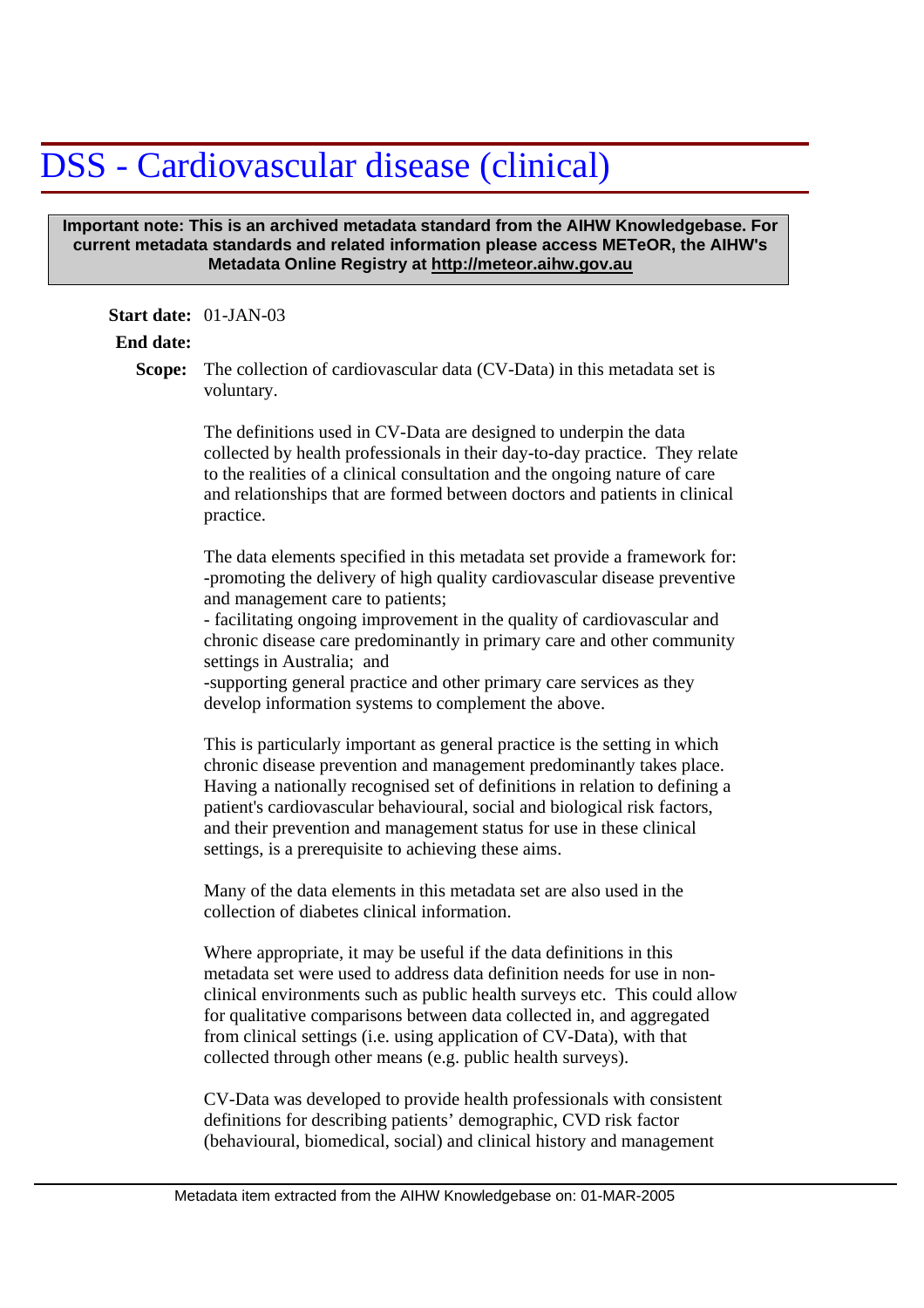Characteristics. DV-Data is a data set for clinical use and has been designed to facilitate data collection relating to the quality of care in practice settings. The linked document titled *CV-Data, a clinical data set for the management of vascular disease* can be used to raise awareness and advocate for the implementation of CV-Data in clinical settings.

This metadata set is primarily concerned with the clinical use of CV-data. methodology: It could also be used by a wider range of health and health related establishments that create, use or maintain, records on health care clients. **Collection** 

Alcohol consumption - concept Alcohol consumption frequency- self report Alcohol consumption in standard drinks per day - self report Behaviour-related risk factor intervention Behaviour-related risk factor intervention - purpose Blood pressure - concept Blood pressure - diastolic measured Blood pressure - systolic measured CVD drug therapy - condition Cholesterol-HDL - measured Cholesterol-LDL calculated Cholesterol-total - measured Country of birth Creatinine serum - measured Date of birth **Name**  NHDD NHDD NHDD NHDD NHDD NHDD NHDD NHDD NHDD NHDD NHDD NHDD Int. NCSIMG 002004 NCSDD & & NHIMG NHDD NHDD Int. NCSIMG 002005 NCSDD & & NHIMG NHDD **Data**  NHIMG 000802 NHIMG 000803 NHIMG 000648 NHIMG 000806 NHIMG 000807 NHIMG 000809 NHIMG 000649 NHIMG 000650 NHIMG 000664 NHIMG 000651 NHIMG 000652 NHIMG 000653 NHIMG 000655 **Reg. ID** 1 1 1 1 Data 1 Data 1 1 1 1 1 1 1 Data 4 1 5 **Vers Type** Data Element **Concept** Data Element Data Element Element Element Data Element Concept Data Element Data Element Data Element Data Element Derived Data Element Element Data Element Data Element Data Element Current Current Current Current Current Current Current Current Current Current Current Current **Current Current** Current **Current** 

*Data elements linked to this Data set specification* 

Metadata item extracted from the AIHW Knowledgebase on: 01-MAR-2005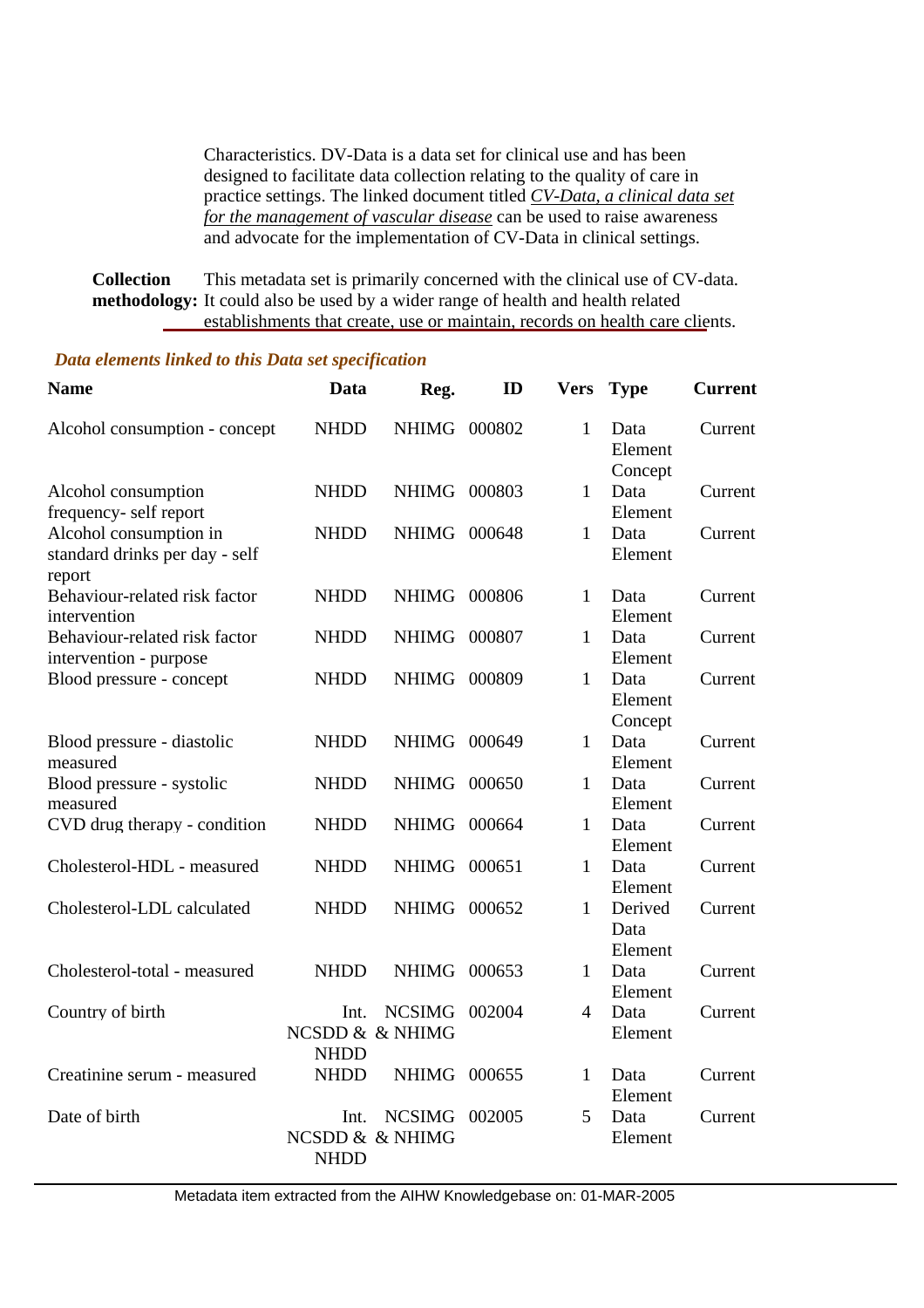| Date of diagnosis                                           | <b>NHDD</b>                            | NHIMG 000666                     |        | 1              | Data<br>Element            | Current |
|-------------------------------------------------------------|----------------------------------------|----------------------------------|--------|----------------|----------------------------|---------|
| Date of referral to                                         | <b>NHDD</b>                            | NHIMG 000656                     |        | 1              | Data<br>Element            | Current |
| Diabetes status                                             | <b>NHDD</b>                            | <b>NHIMG</b>                     | 000654 | 1              | Data<br>Element            | Current |
| Diabetes therapy type                                       | <b>NHDD</b>                            | <b>NHIMG</b>                     | 000668 | 1              | Data<br>Element            | Current |
| Division of general practice<br>number                      | <b>NHDD</b>                            | NHIMG 000669                     |        | 1              | Data<br>Element            | Current |
| <b>Fasting status</b>                                       | <b>NHDD</b>                            | NHIMG 000665                     |        | $\mathbf{1}$   | Data<br>Element            | Current |
| Formal community support<br>access status                   | <b>NHDD</b>                            | <b>NHIMG</b>                     | 000660 | 1              | Data<br>Element            | Current |
| Height - measured                                           | <b>NHDD</b>                            | <b>NHIMG</b>                     | 000362 | $\overline{2}$ | Data<br>Element            | Current |
| Indigenous status                                           | Int.<br><b>NHDD</b>                    | <b>NCSIMG</b><br>NCSDD & & NHIMG | 002009 | 5              | Data<br>Element            | Current |
| Informal carer availability                                 | Int.<br><b>NHDD</b>                    | <b>NCSIMG</b><br>NCSDD & & NHIMG | 002003 | $\overline{4}$ | Data<br>Element            | Current |
| Labour force status                                         | Int.<br><b>NHDD</b>                    | <b>NCSIMG</b><br>NCSDD & & NHIMG | 002010 | 3              | Data<br>Element            | Current |
| Living arrangement                                          | <b>NHDD</b>                            | <b>NHIMG</b>                     | 000629 | 1              | Data<br>Element            | Current |
| Person identifier                                           | Int.<br>NCSDD & & NHIMG<br><b>NHDD</b> | <b>NCSIMG</b>                    | 002020 | $\overline{2}$ | Data<br>Element            | Current |
| Physical activity sufficiency<br>status                     | <b>NHDD</b>                            | NHIMG 000672                     |        | $\mathbf{1}$   | Data<br>Element            | Current |
| Postcode - Australian                                       | Int.<br><b>NHDD</b>                    | NCSIMG 002021<br>NCSDD & & NHIMG |        | 3              | Data<br>Element            | Current |
| Preferred language                                          | <b>NHDD</b>                            | NHIMG 000132                     |        | 2              | Data<br>Element            | Current |
| Premature cardiovascular<br>disease family history - status | <b>NHDD</b>                            | NHIMG 000659                     |        | 1              | Data<br>Element            | Current |
| Proteinuria - status                                        | <b>NHDD</b>                            | NHIMG 000673                     |        | $\mathbf{1}$   | Data<br>Element            | Current |
| Renal disease therapy                                       | <b>NHDD</b>                            | NHIMG 000675                     |        | $\mathbf{1}$   | Data<br>Element            | Current |
| Service contact                                             | <b>NHDD</b>                            | NHIMG 000401                     |        | $\mathbf{1}$   | Data<br>Element<br>Concept | Current |
| Service contact date                                        | <b>NHDD</b>                            | NHIMG 000402                     |        | 1              | Data<br>Element            | Current |
| <b>Sex</b>                                                  | Int.                                   | NCSIMG 002024                    |        | 4              | Data                       | Current |

Metadata item extracted from the AIHW Knowledgebase on: 01-MAR-2005